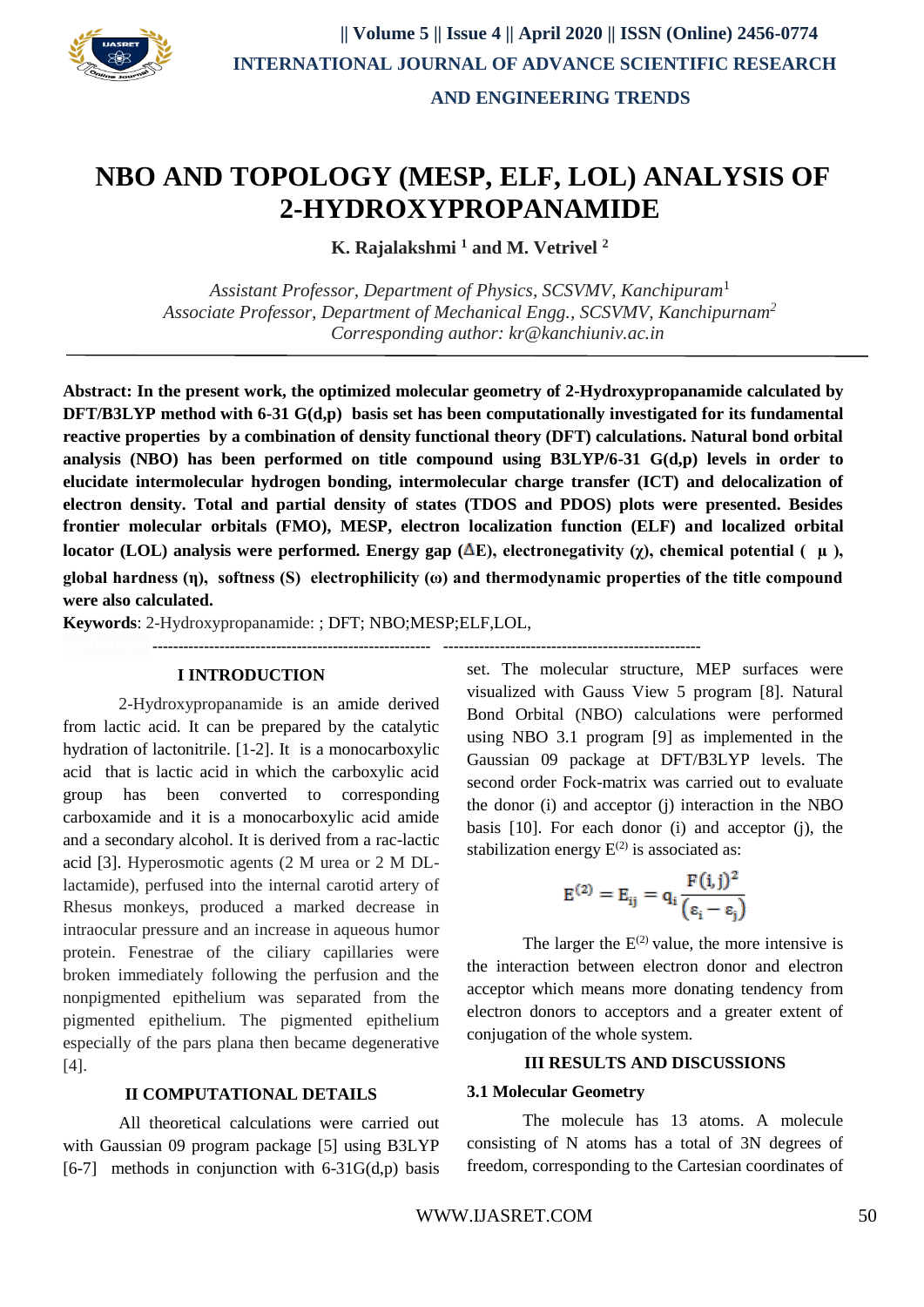

each atom in the molecule. In a nonlinear molecule, 3 of these degrees belong to the rotational, 3 of these degrees belong to the translational motions of the molecule and so the remaining corresponds to its vibrational motions. The net number of the vibrational modes is 3N-6. Therefore, for the title molecule, three Cartesian displacements of 13 atoms provide 33 normal vibration modes. The molecular structure of the molecule is shown in Fig.1.



*Figure 1 Molecular structure of the title compound*

## **3.2 Natural Bonding Orbital analysis**

Natural bonding orbital (NBO analysis) calculations were done with the help of NBO 3.1 program implemented in Gaussian 09 W Suite at DFT/B3LYP/6 -31 G(d, p) level of theory and the second order interactions obtained by NBO analysis are listed in Table 1.

The important intermolecular hyper conjugative interactions are: O2-C6 from N3 of LP(N3)  $\rightarrow \sigma^*$ ( O2-C6), C4-C6 from O2 of LP (O2)  $\rightarrow \sigma^*(C4-C6)$ , C4-C6 from O1, of LP (O1)  $\rightarrow \sigma^*$  (C4-C6), O2-C6 from N3-H12 of σ (N3-H12)  $\rightarrow$  σ<sup>\*</sup> (O2-C6), O1-C4 from C5-H8 of σ (O1-C4)  $\rightarrow$  σ<sup>\*</sup> (C5-H8), C4-C6 from N3-H13 of  $\sigma$  (N3-H13)  $\rightarrow \sigma^*$  (C4-C6), N3-C6 from O1-C4 of  $\sigma$  (O1-C4)  $\rightarrow \sigma^*$  (N3-C6), N3-H12 from O2-C6 of  $\sigma$  (O2-C6)  $\rightarrow \sigma^*$  (N3-H12), with electron densities 0.01413, 0.02114, 0.07767 , 0.05843 and 0.02478e and stabilization energies 4.72, 3.94, 3.92,2.22 and 1.57 kJ/mol. respectively  $[11]$ .

| Table 1: Second-order perturbation theory of Fock matrix in NBO basis corresponding to the |
|--------------------------------------------------------------------------------------------|
| intramolecular bonds of the title compound                                                 |

| Donor (i) | <b>Type</b> | ED/e    | Acceptor<br>$\mathbf{U}$ | <b>Type</b> | ED/e    | E(2) <sup>a</sup><br>(Kcal/mol) | $E(j)$ -<br>$E(i)$ <sup>b</sup><br>(a.u) | $F(i,j)^{C}$<br>(a.u) |
|-----------|-------------|---------|--------------------------|-------------|---------|---------------------------------|------------------------------------------|-----------------------|
| $O1-C4$   | $\sigma$    | 1.99129 | $N3-C6$                  | $\sigma^*$  | 0.05843 | 2.22                            | 1.24                                     | 0.047                 |
| $O1-C4$   | $\sigma$    | 1.99129 | $C5-H8$                  | $\sigma^*$  | 0.00700 | 1.34                            | 1.22                                     | 0.036                 |
| O1-H11    | $\sigma$    | 1.98986 | $C4-C6$                  | $\sigma^*$  | 0.07767 | 1.02                            | 1.04                                     | 0.030                 |
| $O2-C6$   | $\sigma$    | 1.99440 | N3-H12                   | $\sigma^*$  | 0.00977 | 1.57                            | 1.48                                     | 0.043                 |
| $O2-C6$   | $\sigma$    | 1.99440 | $C4-C5$                  | $\sigma^*$  | 0.02478 | 1.52                            | 0.72                                     | 0.030                 |
| $N3-C6$   | $\sigma$    | 1.99501 | N3-H12                   | $\sigma^*$  | 0.00977 | 0.59                            | 1.31                                     | 0.025                 |
| $N3-C6$   | $\sigma$    | 1.99501 | N3-H13                   | $\sigma^*$  | 0.01064 | 0.71                            | 1.32                                     | 0.027                 |
| N3-H12    | $\sigma$    | 1.99003 | $O2-C6$                  | $\sigma^*$  | 0.01413 | 4.72                            | 1.20                                     | 0.067                 |
| N3-H13    | $\sigma$    | 1.99002 | $C4-C6$                  | $\sigma^*$  | 0.07767 | 3.92                            | 1.03                                     | 0.058                 |
| $C4-C5$   | $\sigma$    | 1.97789 | $C5-H10$                 | $\sigma^*$  | 0.00625 | 0.66                            | 1.07                                     | 0.024                 |
| $C4-C6$   | $\sigma$    | 1.98073 | $N3-C6$                  | $\sigma^*$  | 0.05843 | 0.56                            | 1.10                                     | 0.022                 |
| $C4-C6$   | $\sigma$    | 1.98073 | $N3-H13$                 | $\sigma^*$  | 0.01064 | 3.01                            | 1.10                                     | 0.052                 |
| $C4-H7$   | $\sigma$    | 1.96939 | $O2-C6$                  | $\sigma^*$  | 0.01413 | 1.73                            | 1.02                                     | 0.038                 |
| C4-H7     | $\sigma$    | 1.96939 | $C5-H9$                  | $\sigma^*$  | 0.00751 | 2.65                            | 0.96                                     | 0.045                 |
| $C5-H8$   | $\sigma$    | 1.98591 | $O1-C4$                  | $\sigma^*$  | 0.02114 | 3.94                            | 0.77                                     | 0.049                 |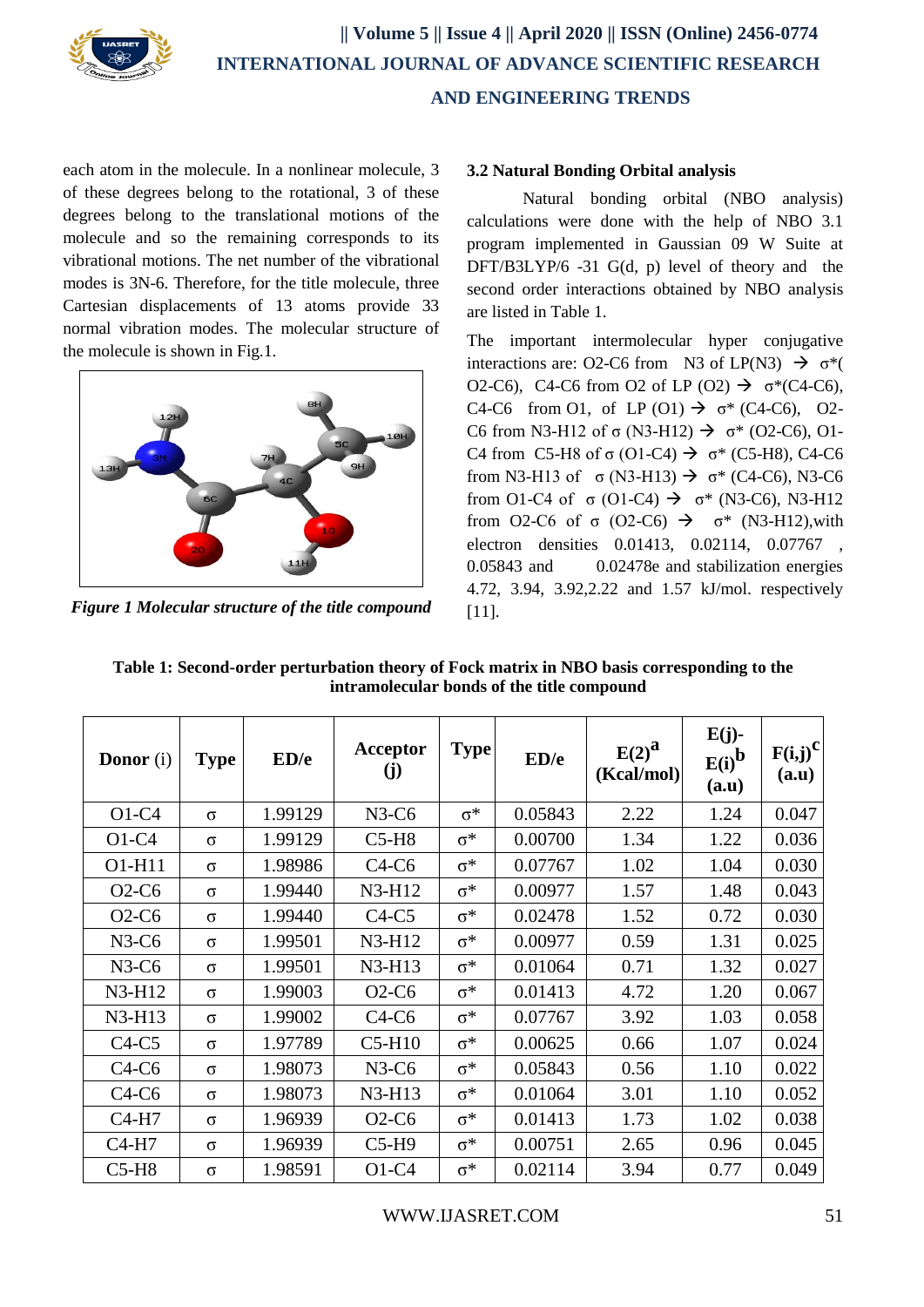

| $C5-H9$          | $\sigma$ | 1.98996 | $C4-H7$ | $\sigma^*$ | 0.02971 | 2.46  | 0.94 | 0.043 |
|------------------|----------|---------|---------|------------|---------|-------|------|-------|
| $C5-H10$         | $\sigma$ | 1.98577 | $C4-C6$ | $\sigma^*$ | 0.07767 | 3.32  | 0.85 | 0.048 |
| LP <sub>O1</sub> | $\sigma$ | 1.97790 | $C4-C6$ | $\sigma^*$ | 0.07767 | 3.40  | 0.90 | 0.050 |
| LP <sub>01</sub> | π        | 1.95866 | $C4-C5$ | $\sigma^*$ | 0.02478 | 5.94  | 0.63 | 0.055 |
| LP <sub>01</sub> | π        | 1.95866 | $C4-H7$ | $\sigma^*$ | 0.02971 | 5.69  | 0.70 | 0.057 |
| LP <sub>O1</sub> | π        | 1.95866 | $C5-H8$ | $\sigma^*$ | 0.00700 | 0.83  | 0.70 | 0.022 |
| LPO2             | $\sigma$ | 1.97552 | O1-H11  | $\sigma^*$ | 0.03205 | 1.39  | 1.12 | 0.035 |
| LPO2             | $\sigma$ | 1.97552 | $N3-C6$ | $\sigma^*$ | 0.05843 | 1.14  | 1.14 | 0.032 |
| LPO2             | $\sigma$ | 1.97552 | $C4-C6$ | $\sigma^*$ | 0.07767 | 2.67  | 1.04 | 0.048 |
| LPO2             | π        | 1.86198 | O1-H11  | $\sigma^*$ | 0.03205 | 5.97  | 0.69 | 0.059 |
| LPO2             | π        | 1.86198 | $N3-C6$ | $\sigma^*$ | 0.05843 | 21.79 | 0.71 | 0.114 |
| LPO2             | π        | 1.86198 | $C4-C6$ | $\sigma^*$ | 0.07767 | 16.47 | 0.61 | 0.091 |
| LP <sub>N3</sub> | $\sigma$ | 1.73438 | $O2-C6$ | $\sigma^*$ | 0.01413 | 70.56 | 0.26 | 0.121 |

 $a E^{(2)}$  means energy of hyper conjugative interaction (stabilization energy).

b Energy difference between donor and acceptor i and j NBO orbitals.

c F(i,j) is the Fock matrix element between i and j NBO orbitals.

### **3.3 Topology analyses**

The DFT method is useful in determining some important physical properties of the molecule like thermodynamic properties such as thermal energy, molar heat capacity and entropy, dipole moment and chemical reactivity. For the title compound, these parameters are calculated at B3LYP/6-31 G(d,p) level and collected in Table<sub>2</sub>

The thermodynamic data can be used to study the physical behaviour and intermolecular interactions. The total dipole moment of the compound is equal to 6.7670 Debye.

The frontier molecular orbitals energy levels of the title molecule show that 24 of 68 molecular orbitals are occupied. Fig.2 shows that HOMO is mainly localized on nitrogen, oxygen, hydroxyl group and on the methyl group of the molecule. LUMO are mainly localized on NH<sup>2</sup> group, Oxygen attached to C6, and also on the carbon attached to methyl group. Energy barriers between HOMO and LUMO orbitals are equal to 7.03252eV [12].

The HOMO and LUMO energy gap can be used to explain the molecular chemical stability and chemical reactivity of the molecules. Global reactivity descriptors are presented in Table 2. The chemical reactivity descriptors of compounds such as electro negativity  $(\gamma)$ , chemical potential  $(\mu)$ , hardness (η), softness (S) and electrophilicity index ( $\omega$ ) are evaluated using the following equations [13-17]:

$$
\chi = \frac{I+A}{2}
$$

$$
\mu = -\frac{I+A}{2}
$$

$$
\eta = \frac{I-A}{2}
$$

$$
S = \frac{1}{2\eta}
$$

$$
\omega = \mu^2/2\eta
$$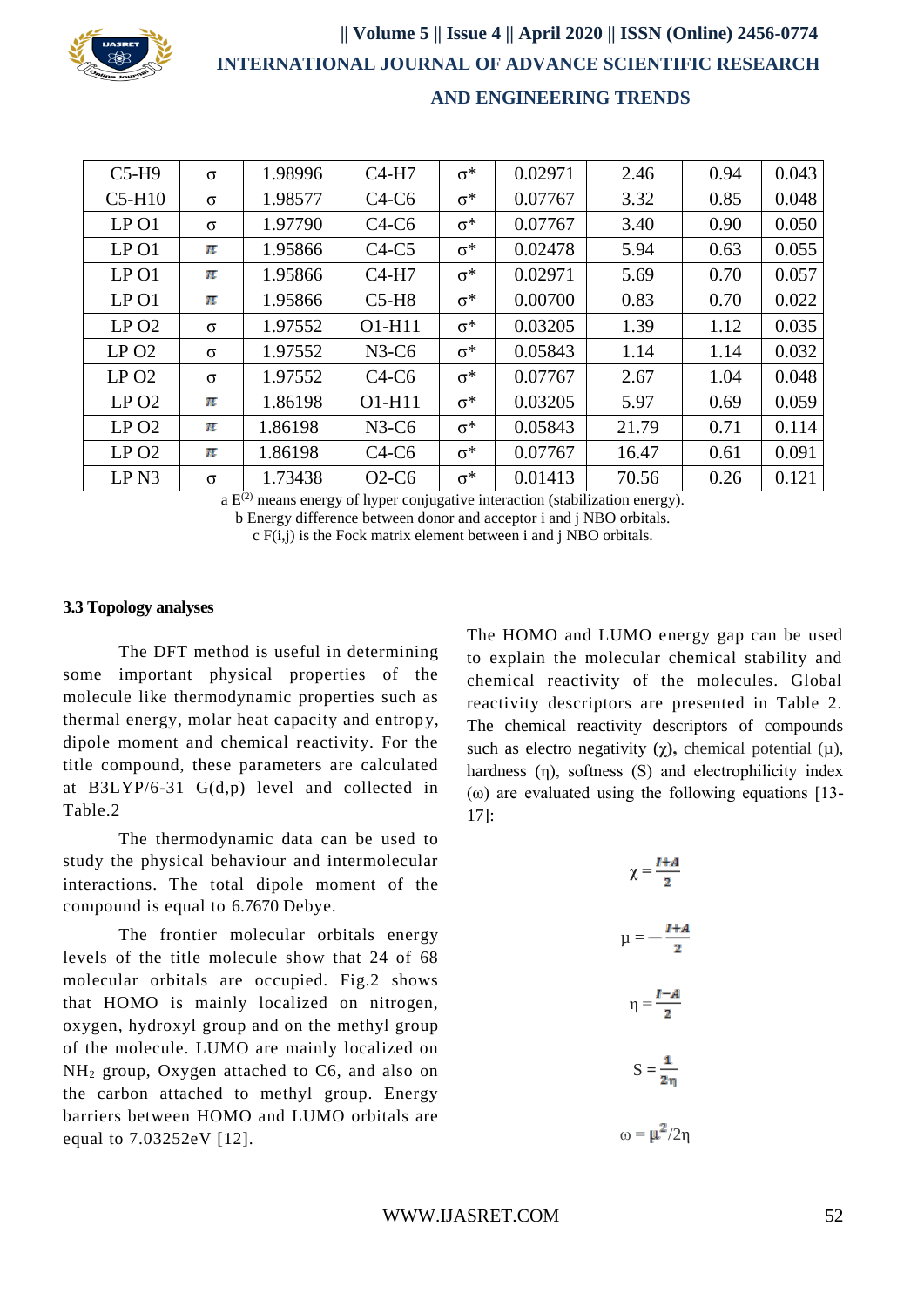

## **Table.2 Calculated molecular parameters of the title compound**

| <b>Parameters</b>                                  | B3LYP/6-31 $G(d,p)$ |
|----------------------------------------------------|---------------------|
| $SCF$ energy $(a.u.)$                              | -323.64382          |
| Field Independent Dipole moment (Debye)            |                     |
| $\mu_{x}$                                          | $-0.9798$           |
| $\mu_y$                                            | 3.7247              |
| μz                                                 | $-2.6175$           |
| Utotal                                             | 4.6567              |
| Zero point vibrational energy (kcal/mol)           | 67.92300            |
| Total thermal energy (kcal/mol)                    | 72.135              |
| Molar heat capacity at const.volume                | 24.072              |
| $C_v$ (cal mol <sup>-1</sup> K <sup>-1</sup> )     |                     |
| Total entropy, S (cal mol <sup>-1</sup> $K^{-1}$ ) | 80.445              |
| Vibrational Energy (Kcal/Mol)                      | 70.358              |
| Frontier Molecular Orbital Energies (eV)           |                     |
| Еномо (eV)                                         | 7.06326             |
| $E_{LUMO}$ (eV)                                    | 0.03074             |
| Еномо - LUMO gap (eV)                              | 7.03252             |
| Global Reactivity Descriptors (eV)                 |                     |
| Chemical hardness $(\eta)$                         | 3.51626             |
| Softness (S)                                       | 0.14219             |
| Chemical potential $(\mu)$                         | $-3.547$            |
| Electronegativity $(\chi)$                         | 3.547               |
| Electrophilicity index $(\omega)$                  | 1.78900             |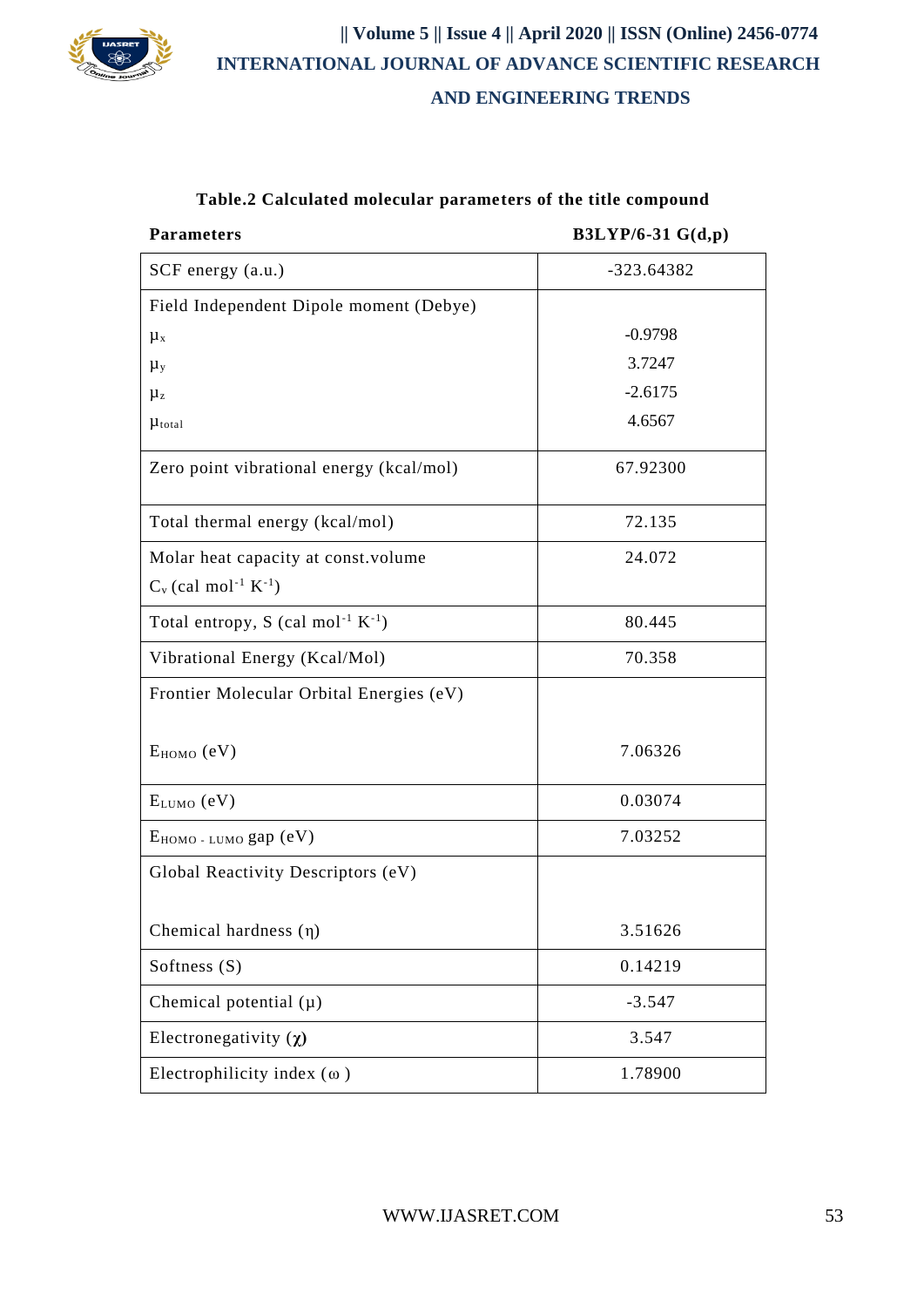



*Figure 3. The Frontier Molecular Orbitals of the titl e compound.*

The analysis such as TDOS and PDOS plots, ELF and LOL were performed using Multiwfn 3.7. [18] which is a multifunctional wave function analysis program. The main use of DOS plots is to provide a pictorial representation of molecular orbital compositions and their contributions to chemical bonding [19]. The calculated total density of electronic states (TDOS) have been displayed in Fig.3. The partial density of states (PDOS) mainly presents the composition of the fragment orbitals contributing to the molecular orbitals which is seen in Fig.4.



*Figure 4 .Calculated total density of states (TDOS) of the title compound*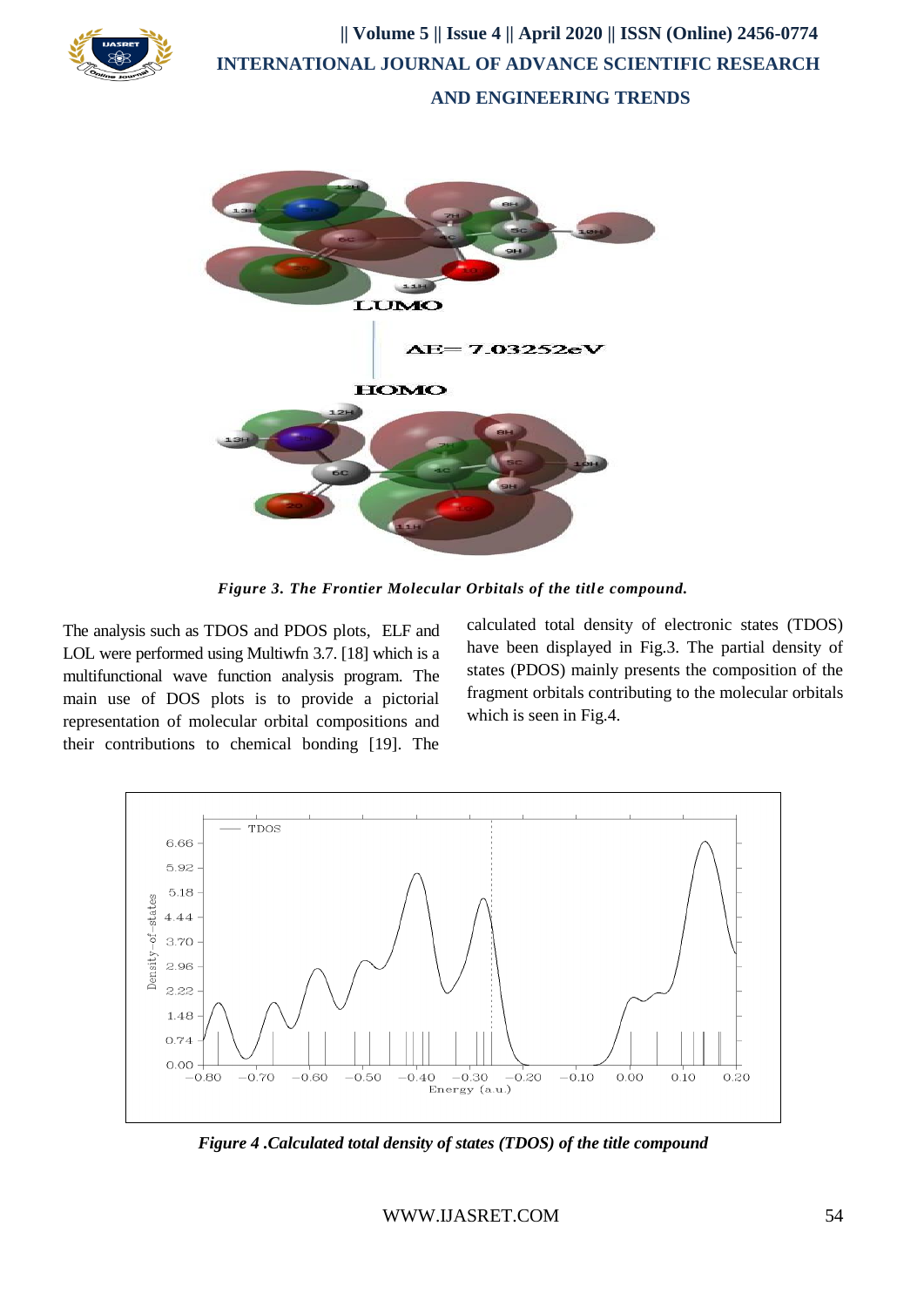



*Figure 5 .Calculated partial density of states (PDOS) of the title compound*

The topological analyses of the Electron Localization function (ELF) and Localized orbital locator (LOL) are tools used for performing covalent bonding analysis, as they reveal regions of molecular space where the probability of finding an electron pair is high [20-21] and ELF and LOL figures of the title molecule were presented in Fig.6(a) and Fig.6 (b) and the relief map with projection of Electron localization function is shown in Fig.6 respectively. It can be seen that the covalent regions have high LOL value (red region) , the electron depletion regions between valence shell and inner shell are shown by the blue circles around nuclei. The core regions are characterized by circular localization domains with high (**≈**1)values of electron localization (red) whilst the chemical bonds C-N and C-O are described by irregular localization domains (orange) with smaller values of electron localization (0.8-0.9). Thus both bonds have a

covalent character and exhibit high electron localization, typical for shared electron (covalent) bonding. From ELF map, the regions around C4, C6, N3, were found to have lesser value where electrons are expected to be delocalized whereas the regions around hydrogen atoms have comparatively larger values indicating bonding and non-bonding localized electron. So, a large ELF or LOL value [22-23] in a region indicates high localization of electrons due to the presence of covalent bond, a lone pair of electrons or a nuclear shell in that region. Also it is clear from LOL figure, that red colour intrude into interstitial space between boundary atoms. The low stabilization energy as observed from NBO results between carbon nitrogen bonds is reflected as comparatively low values in LOL figure as it is seen as distortion observed between N3-C6 atoms.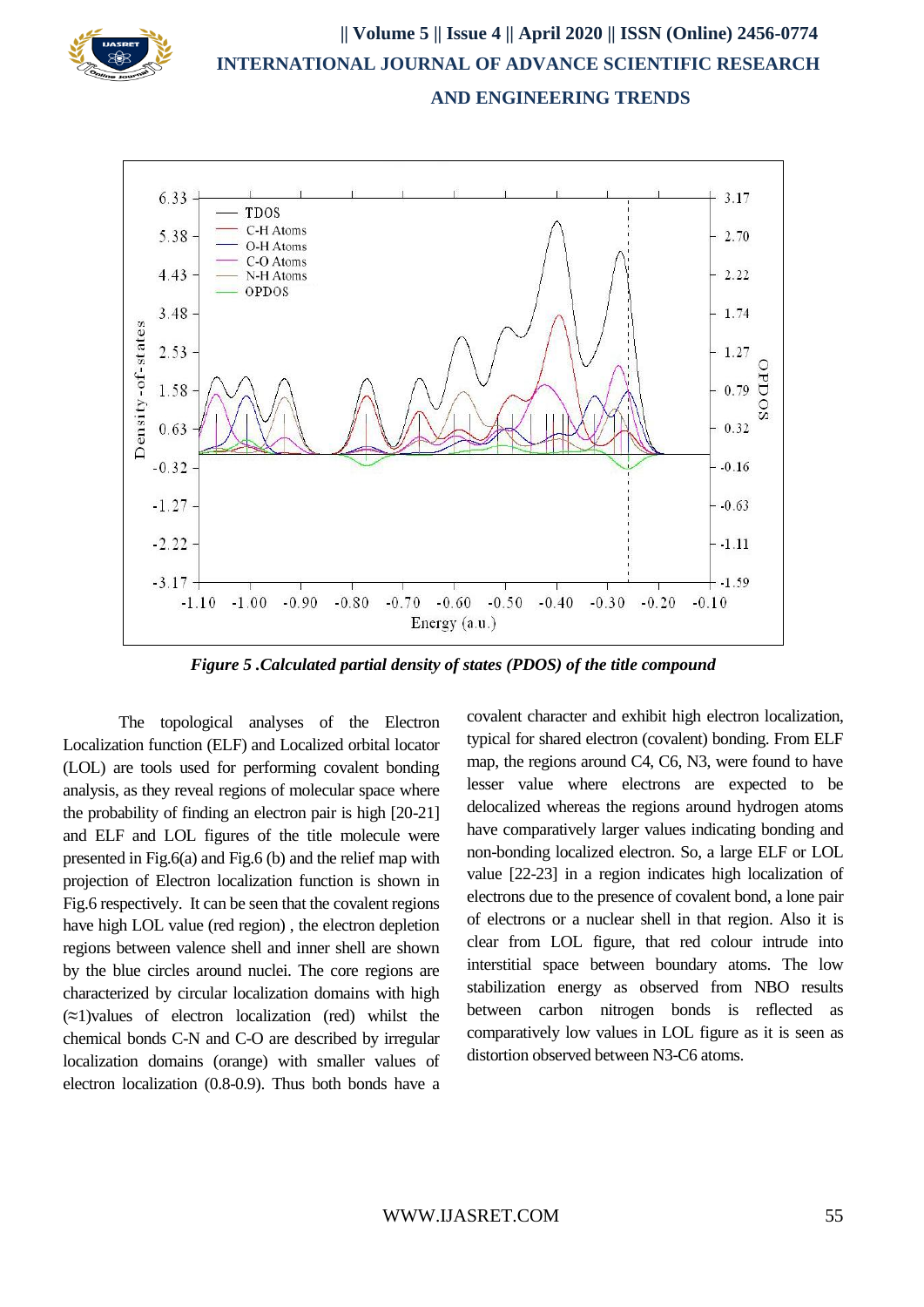



*Figure 6 . (a) ELF colour filled map (b) LOL colour filled map of the title compound*



*Figure 7. Relief map with projection of Electron localization function of the title compound.*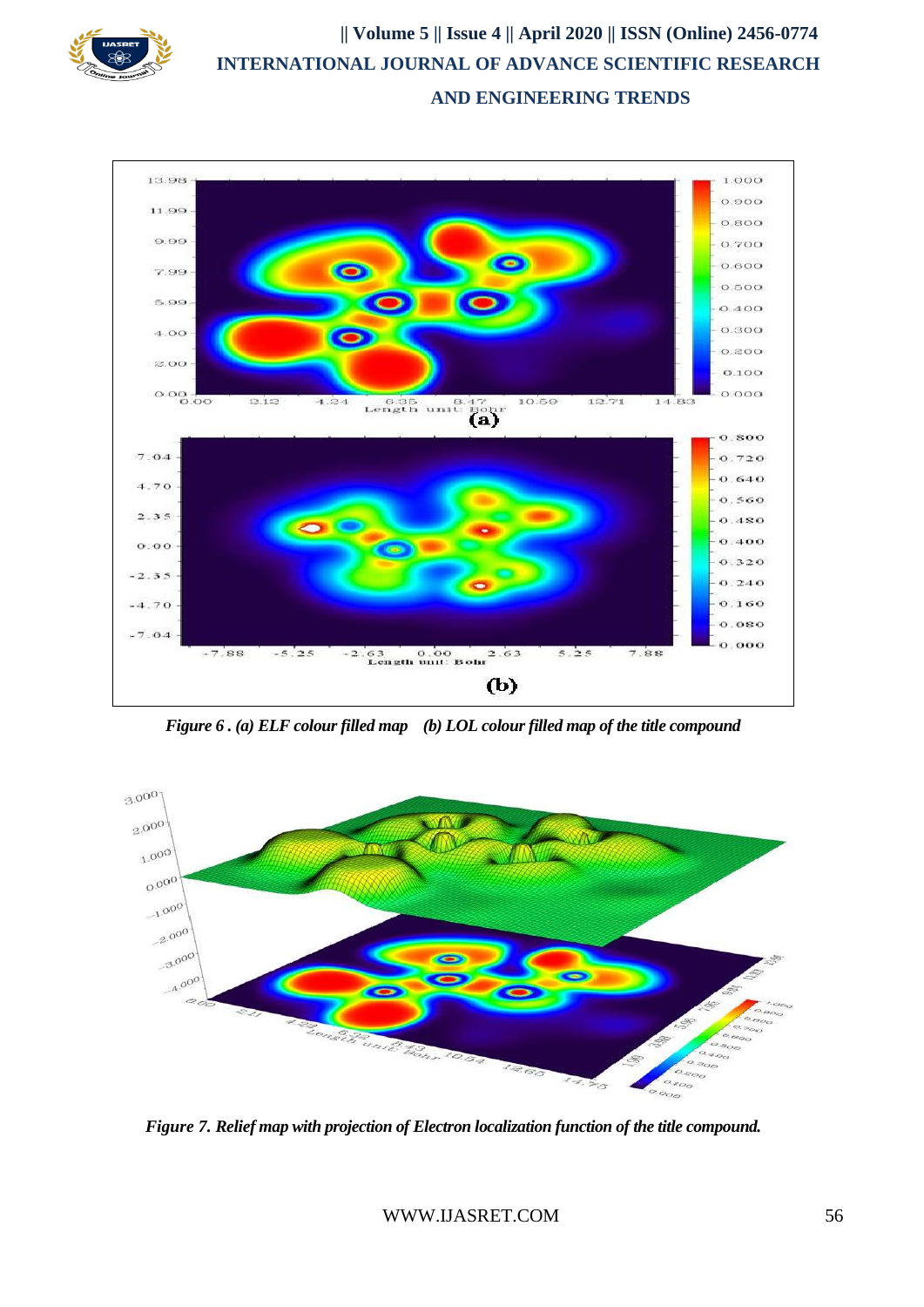

## **3.4 Molecular electrostatic potential (MESP) analysis**

A useful tool in the analysis of chemical activity of molecules and their physiochemical properties is molecular electrostatic potential surface (MESP) analysis. From molecular electrostatic potential analysis, it is possible to obtain knowledge about interaction between molecules and biological particles, such as protein and enzymes [24]. The different colours on MEP surface represent different values of the electrostatic potential. The potential increases from the least to the most negative according to the following order: blue<green<yellow<rd [25-26].

To investigate reactive sites for electrophilic and nucleophilic attack, the regions of the MEP for the title compound was composed at DFT calculation using the optimized geometry at the B3LYP/6-31 G(d,p). It is clear from Fig.8 , red and yellow colors indicate negative regions in MEP corresponding to electrophilic reactivity, while bluish green colors indicate for positive regions corresponding to nucleophilic reactivity. So, the compound has one major possible site for electrophilic attack.



**Figure 8. Molecular Electrostatic Potential of the title compound**

In the investigated compound, the main areas of negative electrostatic potential are localized on oxygen atoms. According to the calculated results, the region of MEP indicates that the negative molecular electrostatic potential on oxygen atoms indicating the major possible site for electrophilic attack and positive potential sites are around carbon and hydrogen atoms. The determination of MESP regions is best suitable for identifying sites for inter and intra molecular interactions.

### **IV CONCLUSION**

Density functional calculations have been successfully performed for the title molecule 2- Hydroxypropanamide. The stability of the molecule arising from hyper-conjugative interaction and charge delocalization has been analyzed using NBO analysis. The important intermolecular hyper conjugative interactions are: O2-C6 from N3 of LP(N3)  $\rightarrow \sigma^*$ ( O2-C6), C4-C6 from O2 of LP (O2)  $\rightarrow \sigma^*(C4-C6)$ , C4-C6 from O1, of LP (O1)  $\rightarrow \sigma^*$  (C4-C6). The HOMO and LUMO energy values were calculated from which the band energy gap of the title molecule was determined to be 7.03252eV and TDOS and PDOS graph were plotted.. The electron distribution and the reactive sites on the surface of the title compound were analyzed using MESP, ELF and LOL analysis.

#### **REFERENCES**

[1] Chemical Book Lactamide

[2] Fumio Tanaka, Tsumoru Morimoto, Takako Uchiyama, Takafumi Abe, "Process for preparing lactamide", issued 1998-05-26.

[3] https://pubchem.ncbi.nlm.nih.gov/compound/ Lactamide.

[4] Okisaka S, Kuwabara T, Rapoport S I, Effect of Hyperosmotic Agents on the Ciliary Epithelium and Trabecular Meshwork, Invest Ophthalmol, . 1976,(8):617-25.

[5] Frisch MJ, et al., Gaussian 09, Revision B.01, Gaussian Inc., Wallingford CT2009.

[6] Becke AD. Density-functional thermochemistry. III. The role of exact exchange. The Journal of Chemical Physics 1993; 98(7):5648-5652.

[7] Lee C, Yang W, Parr RG. Development of the Colle- Salvetti correlation energy formula into a functional of the electron density. Physical Review B, 1988; 37 (2): 785-789. [8] Frisch E, Hratchian HP,